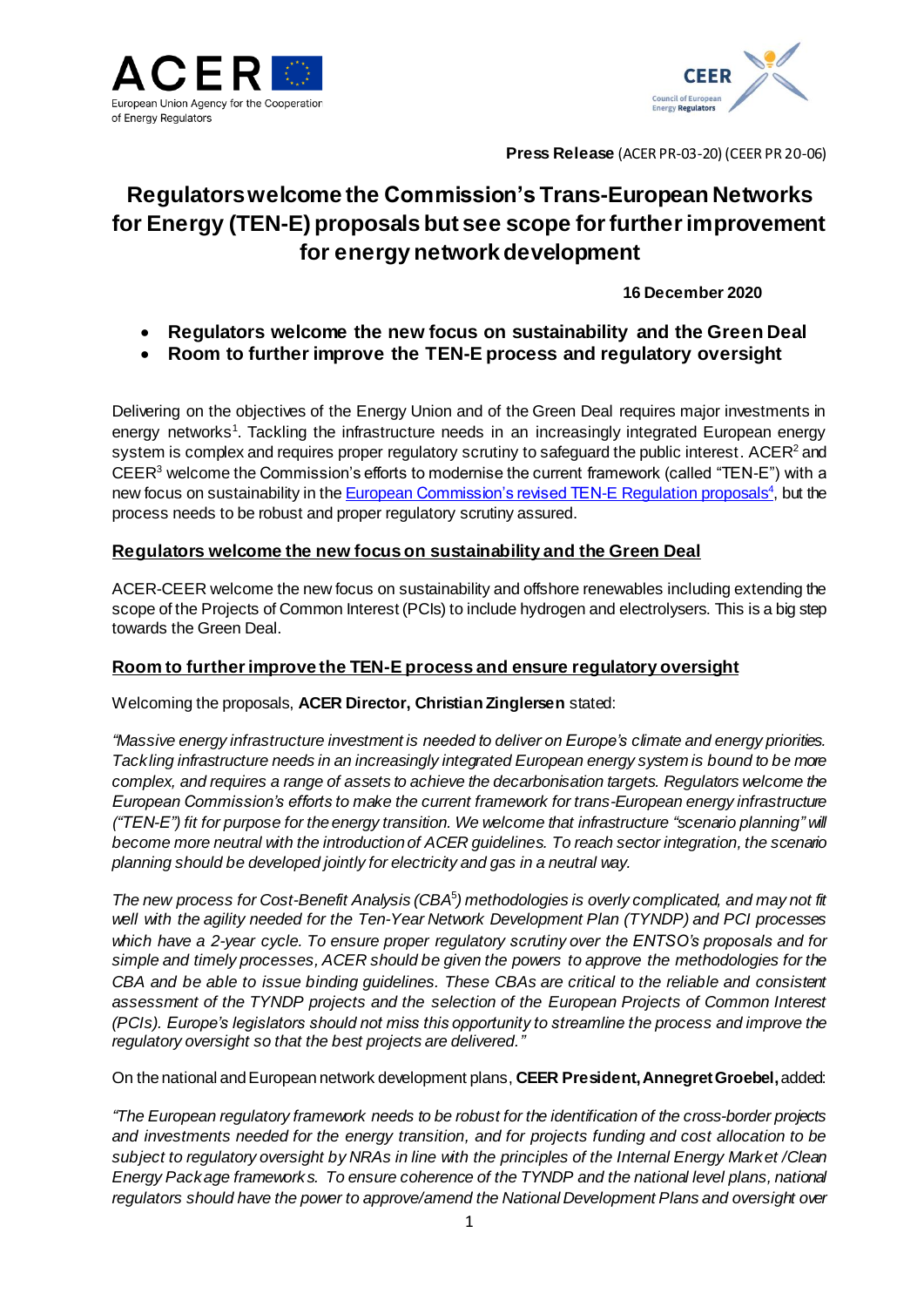



#### **Press Release** (ACER PR-03-20) (CEER PR 20-06)

*ENTSOs on the TYNDP process needs to be strengthened. Regulators, who are closest to the projects, are best placed to decide on how to allocate the costs of cross-border energy projects in a coordinated way within ACER to support informed and consistent cross-border cost allocation (CBCA*<sup>6</sup> *) decisions across Europe.*

Regulators' recommendations on how to improve the TEN-E Regulation are set out in the [ACER-CEER](https://www.ceer.eu/1913)  [position paper on revision of the Trans-European Energy Networks Regulation \(TEN-E\)and Infrastructure](https://www.ceer.eu/1913) [Governance.](https://www.ceer.eu/1913)

**Ends** (see notes for editors below)

## **Notes for editors**

- <span id="page-1-0"></span>1. According to the Commission's proposal for a regulation on guidelines for trans-European energy infrastructure and repealing Regulation (EU) No 347/2013, an estimated investment of EUR 50.5 billion in the electricity (transmission and distribution) is needed each year to reach the 2030 targets.
- 2. The Agency for the Cooperation of Energy Regulators (ACER) is a European Union Agency. ACER plays a central role in the development of EU-wide network and market rules with a view to enhancing competition. The Agency coordinates regional and cross regional initiatives, which favour market integration. It monitors the work of the European networks of transmission system operators (ENTSOs), and notably, their EU-wide ten-year network development plans (TYNDPs). ACER also monitors the functioning of gas and electricity markets in general, and of wholesale energy trading in particular. Visi[t www.acer.europa.eu](http://www.acer.europa.eu/).
- 3. The Council of European Energy Regulatory (CEER) is the association of Europe's national regulatory authorities (NRAs), serving as their voice at EU and global level. CEER's members and observers, from 39 European countries, are the independent statutory bodies responsible for energy regulation at national level. CEER, based in Brussels, deals with a broad range of energy issues including retail markets and consumers; distribution networks; smart grids; flexibility; sustainability; and international cooperation. Visi[t www.ceer.eu](http://www.ceer.eu/).
- 4. Europe's strategy for trans-European energy infrastructure is set out in the form of guidelines in the "TEN-E Regulation" (Regulation (EU) No 347/2013). As input to the European Commission's review of the TEN-E Regulation, in July 2019, regulators set out 18 recommendations on how to improve the TEN-E Regulation and energy infrastructure governance in their [ACER-CEER](https://www.ceer.eu/1913)  position paper on revision of the Trans-European Energy Networks Regulation (TEN-E) and [Infrastructure Governance.](https://www.ceer.eu/1913) These were focused on 3 areas: infrastructure governance; the scope of the European Projects of Common Interest (PCIs); and the TEN-E processes. A key message of the regulators was that improving the TEN-E Regulation may not suffice to support the realisation of all the different types of assets needed to achieve the decarbonisation targets. The [Commission's revised TEN-E proposals](https://ec.europa.eu/commission/presscorner/detail/en/ip_20_2394), launched today, seek, inter alia, to enable the identification of the cross-border projects and to improve infrastructure planning for energy system integration and offshore grids.
- 5. The Cost-Benefit Analysis (CBA) is the cornerstone of the European Project of Common Interest (PCI) selection and of the NRAs decisions on Cross-Border Capacity Allocation (CBCA).
- 6. According to the European Commission's proposals, the European Commission will issue binding guidelines by 31 December 2023 on CBCA. Currently the framework is an ACER recommendation and the national regulators (NRAs) take decisions on how to allocate the cost of cross-border infrastructure projects.